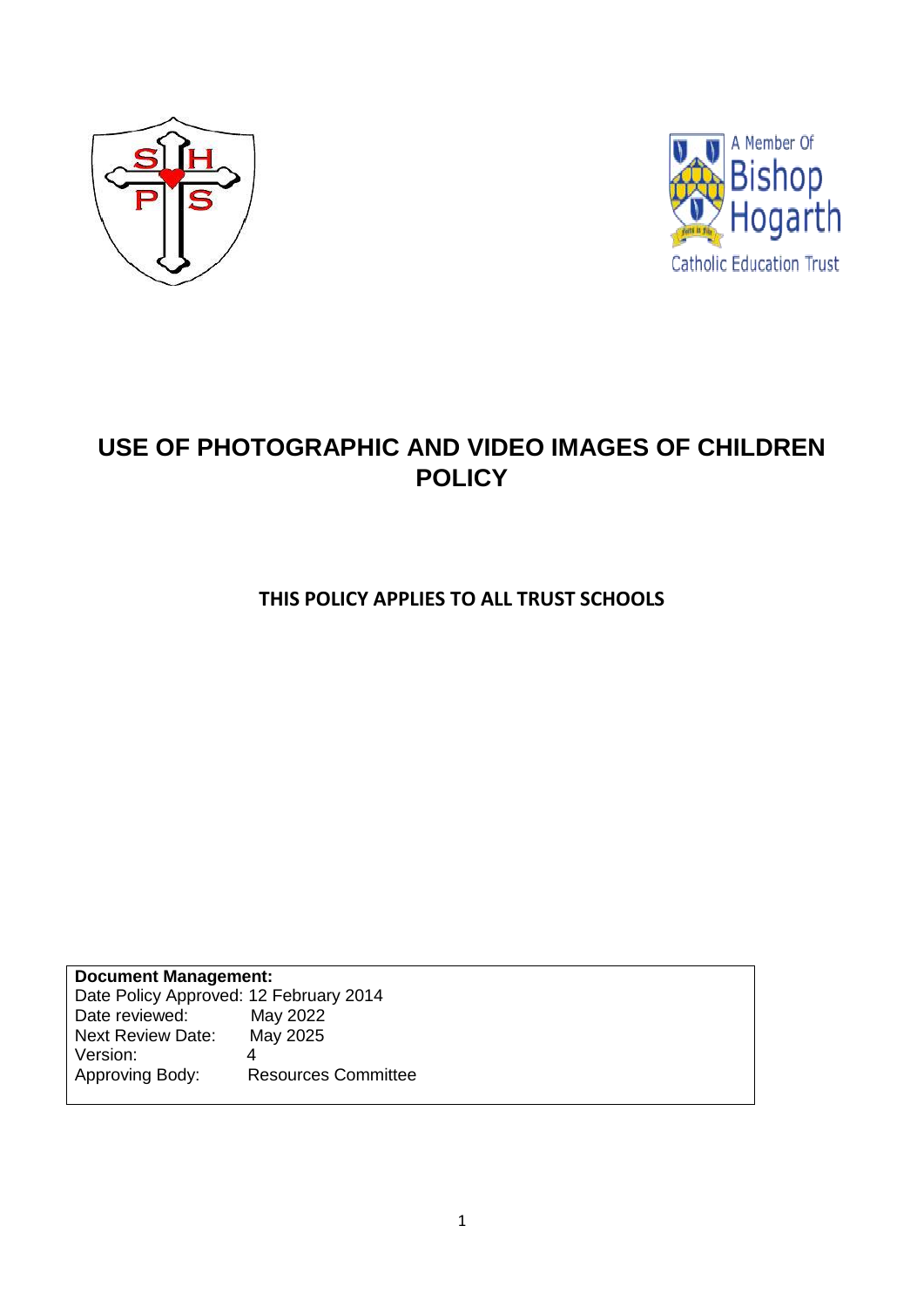#### **USE OF PHOTOGRAPHIC AND VIDEO IMAGES OF CHILDREN**

#### **STATEMENT OF INTENT**

The Bishop Hogarth Catholic Education Trust use images and videos for a variety of purposes, including prospectuses, display boards, educational purposes, conferences and the school website. We understand that parents may also wish to take videos or photos of their children participating in school events for personal use.

Whilst we recognise the benefits of photography and videos to our school community, we also understand that these can have significant risks for those involved. Under the legal obligations of the GDPR and the Data Protection Act (DPA) 2018, the school has specific responsibilities in terms of how photos and videos are taken, stored and retained.

The school has implemented a policy on the safe use of cameras and videos by staff and parents to reflect the protective ethos of the school with regard to pupils' safety.

In order to ensure that, as far as possible, the use of photography and video is used safely at all times, the policy provided below should be followed. This policy is applicable to all forms of visual media, including film, print, video, DVD and websites.

#### **LEGAL FRAMEWORK**

This policy has due regard to all relevant legislation including, but not limited to, the following:

- The Data Protection Act 2018
- The General Data Protection Regulation
- The Freedom of Information Act 2000

This policy has been created with regard to the following guidance:

• ICO (2018) 'Guide to the General Data Protection Regulation (GDPR)'

This policy also has due regard to the school's policies including, but not limited to, the following:

- Data Protection Policy
- Information Security Policy
- Safeguarding Policy

There will be occasions during the school year where parents/carers and the school will wish to take photographs or make a video recording of their child/children taking part in a school activity.

These activities may include assemblies, school performances, sports days, educational visits, the daily life of school or wider partnership events such as those organised by the Bishop Hogarth Catholic Education Trust, other schools or the local authority.

These images may be used for use in the local media.

In order for the Trust to ensure that as far as possible parents/carers and schools use of photography and video is safe, we will ensure the following guidelines are followed.

(i) When a pupil is admitted to a school, issue parent/carers with a letter and consent form (**Appendix 1**) giving written permission for photographs to be taken of their child/children while in school or involved in school activities. This policy and consent will cover the whole of the pupil's life at the school.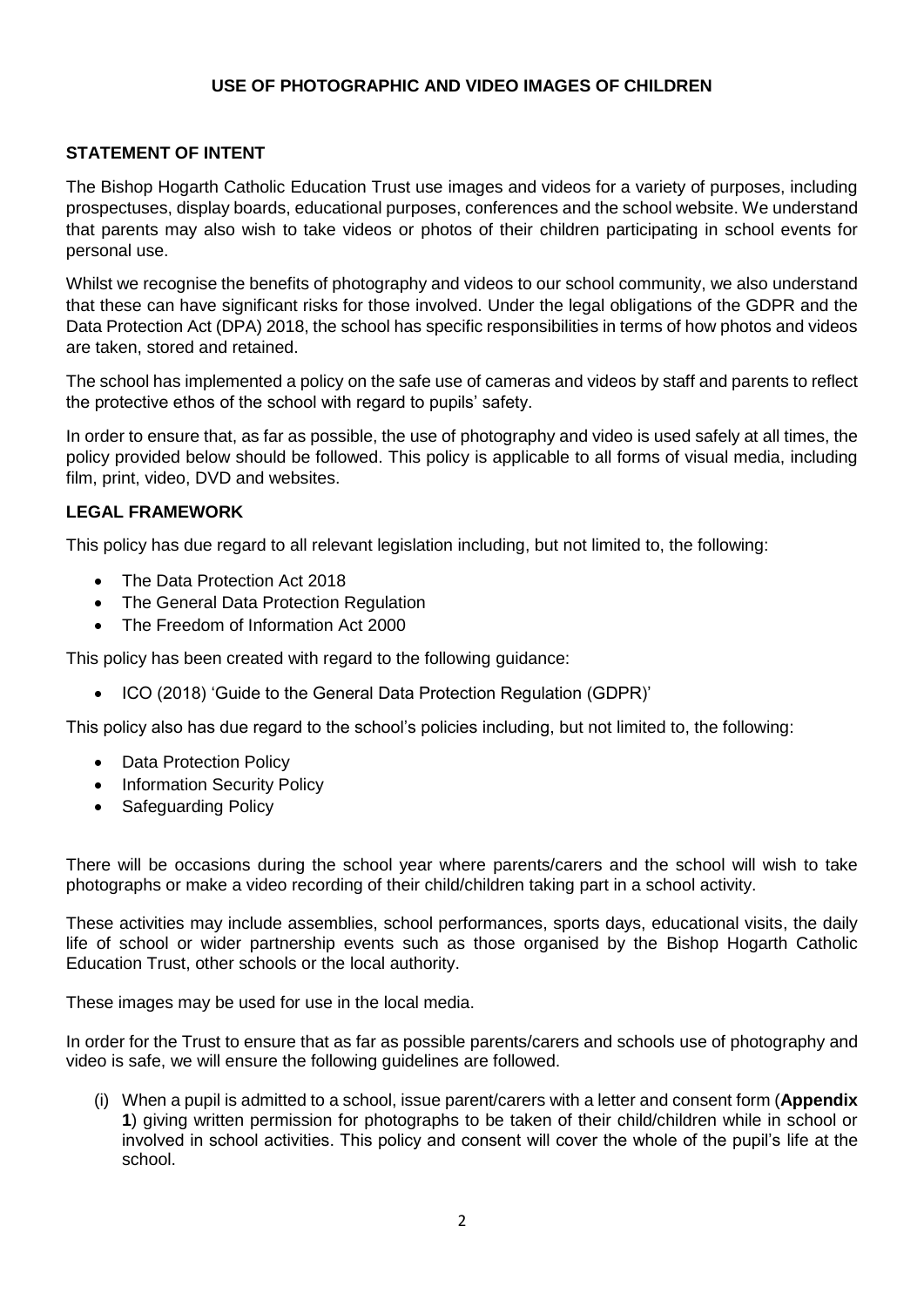- (ii) The school will not use photographs or videos of children who are no longer pupils at the school, unless separate specific consent has been obtained to cover the intended use. The school will at all times consider the need to revisit the consent in the event of a pupil's circumstances changing.
- (iii) Photography or filming will only take place with the permission of the Headteacher and under the supervision of a member of staff. When filming or photography is carried out by the news media, pupils will only be named if there is particular reason to do so (e.g. they have won a prize). Only images that show the school and pupils in a positive light will be used by the local media.
- (iv) Photographs may be taken by photographers acting on behalf of the school for use in displays and publicity material.
- (v) Images may be used for the school's own purpose, including the school website (any pictures used in this way will not identify pupils in any way).

The Trust recognises that there may be circumstances, falling outside the normal day to day activities of the school, in which pictures of children are requested. The school recognises that in such circumstances specific consent from the parent/carer will be required before the school can permit photography or filming of children (**Appendix 2**).

#### **GUIDELINES AND CONSIDERATIONS WHEN TAKING IMAGES OF CHILDREN**

When considering the use of images of children, the school will ensure that:

- (i) where the subject allows for such discretion, close up pictures of individual children will be avoided and instead general shots of classroom or group activities taken;
- (ii) where possible only images of pupils in suitable dress (e.g. school uniform) will be taken. Even in a sports context, where practical, photographic/video images of children in PE or swimming gear will be avoided;
- (iii) when a photograph or video image of a child is used, the child's name **will not normally** accompany the photograph/image in a caption or any accompanying text. If the child is named then explicit approval will be obtained from the parent/carer through the completion of the consent form at Appendix 2. (Please also see section entitled "Use of Images of Children by the Press");
- (iv) when a child is named (for whatever, agreed reason), in any text which is published or on the school's website, a photograph/image of the child will not appear with the text. Images accompanied by personal information, such as the name of a child and their hobby, could be used to learn more about a child prior to grooming them for abuse;
- (v) no details of home telephone numbers, e-mail or home addresses are given;
- (vi) photographic sessions outside the school/school event or at a child's home are not permitted;
- (vii) where pupils/parents wish their name to be associated with an image (e.g. if the subject matter is such that it reflects well on them or their school) the school will seek additional parental/legal guardian permission for the child to be named using the form attached at **Appendix 2**;
- (viii) the list of all pupils of whom photographs and videos must not be taken will be checked prior to the activity. Only pupils for whom consent has been given will be able to participate.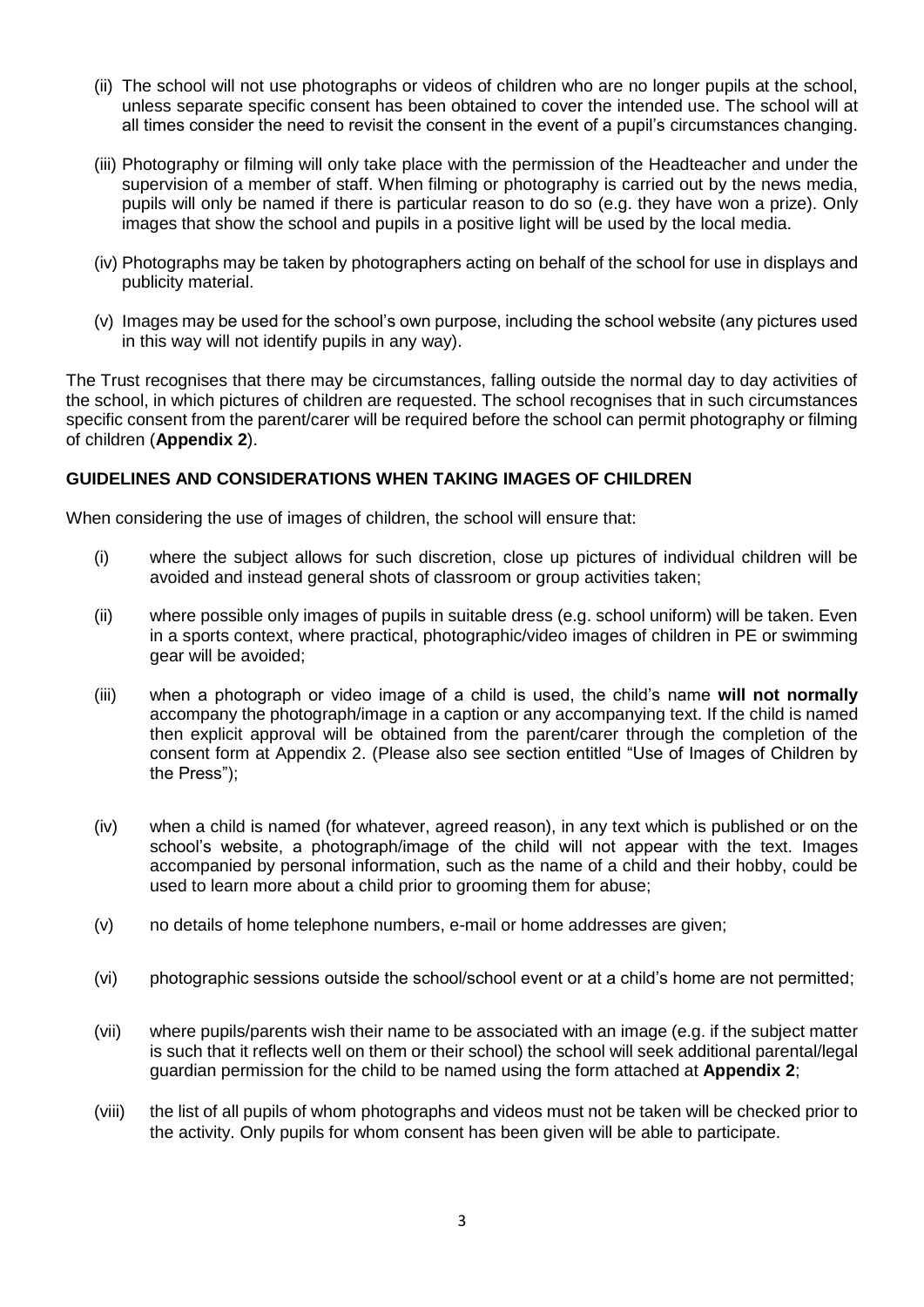Staff are encouraged to take photos and videos of pupils using the school's digital cameras; however, they may use other school-owned devices, such as mobile phones and tablets, where consent has been sought from the Headteacher prior to the activity.

Where school-owned devices other than digital cameras are used, images and videos will be provided to the school at the earliest opportunity and then removed from the devices.

If staff must use their personal mobile phones, or any other personal device to take images and videos of pupils, then the images should be deleted as soon as possible.

Photographs and videos taken by staff members on school visits may be used for educational purposes, e.g. on displays or to illustrate the work of the school, where consent has been obtained.

#### **SHARING OF IMAGES**

All images taken by members of staff at school or on school activities remain the property of the school.

Images must not be shared with anyone outside the school or held for private use.

Unless specific prior consent has been obtained, members of staff must not post school images on personal pages of social networking sites or other websites.

#### **PARENTAL RIGHT TO TAKE PHOTOGRAPHS**

Parents are not covered by the Data Protection Act 2018 if they are taking photographs or making a video recording for their own private use. The Act does not, therefore, stop parents from taking photographs or making video recordings at school events, such as nativity plays. However, the school reserves the right to refuse parents this opportunity for health and safety reasons, such as the use of excessive flashlight, bulky or noisy equipment.

Parents are not permitted, however, to take photographs or to make a video recording for anything other than their own personal use (e.g. with a view to selling videos of a school event). Recording and/or photographing other than for private use would require the consent of the other parents whose children may be captured on film. Without this consent the Data Protection Act 2018 would be breached.

If the school itself records the school play etc. so it can sell the recordings to parents, then it will comply with the requirements of the Data Protection Act 2018.

#### **USING PHOTOGRAPHS AND IMAGES OF CHILDREN SUPPLIED BY A THIRD PARTY**

The Trust recognises that copyright exists in photographs/video images and this copyright generally rests with the photograph/video matter.

Before using any image supplied by a third party, the school will ensure that it checks that the third party owns the copyright and permission is given in writing by the individual(s) to use the photograph/image.

A third party who provides such photographs/images will be asked to confirm in writing that they have the express consent of the parent/legal guardian to use the said photograph/image.

#### **USE OF IMAGES OF CHILDREN BY THE PRESS**

There may be occasions where the press take photographs at school of pupils. The press enjoy special rights under the Data Protection Act 2018, which permit them to publish material for journalistic purposes.

Generally, parents and relatives take pride in "press cuttings" which picture and perhaps also name their children and for most, this outweighs any fears about this information being misused. However, some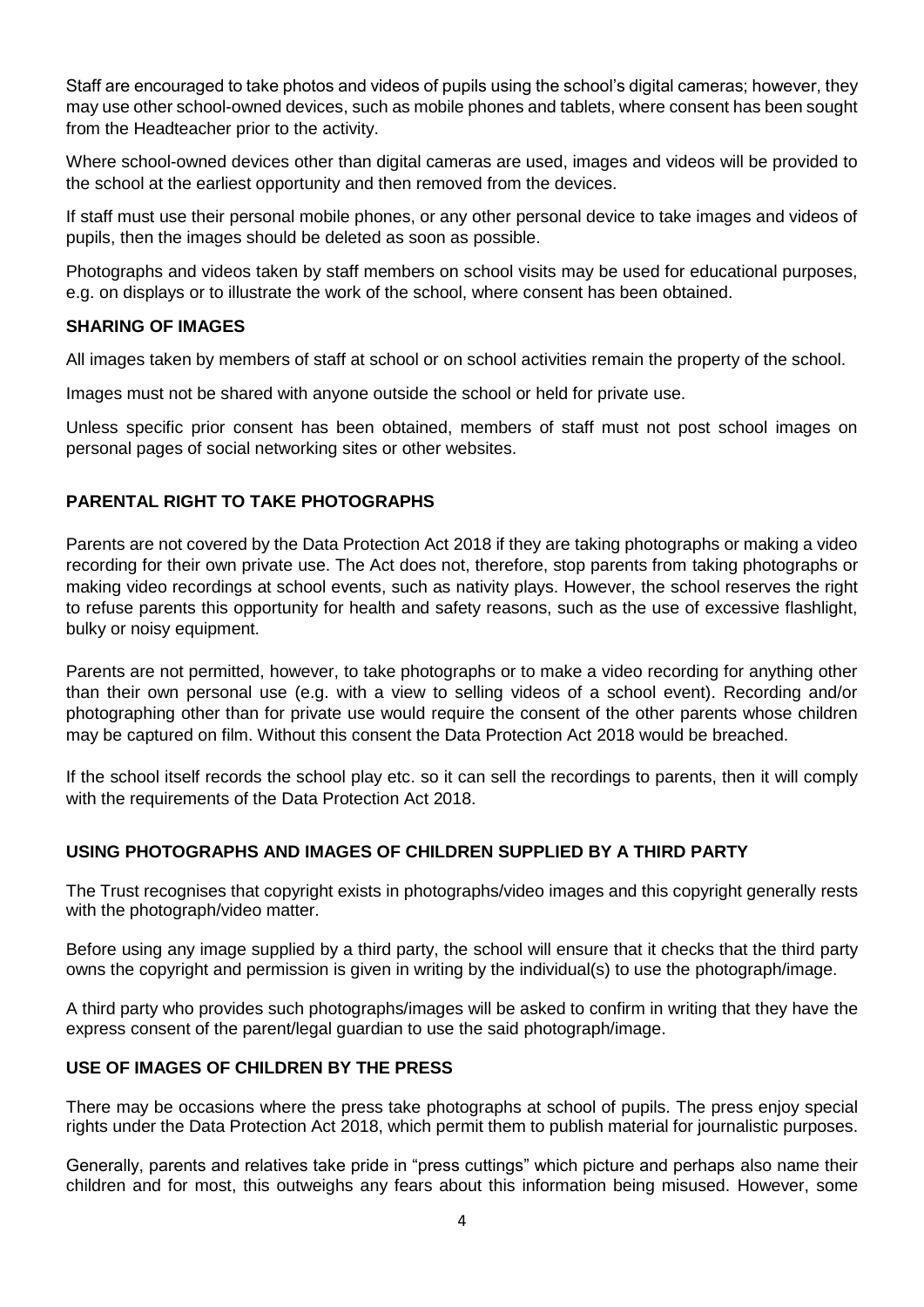parents do object to the publication in the press of information about and images of their children. As a result the school will ensure that the consent of parents is sought prior to giving the press access to children. The standard consent form attached **Appendix 1** to this policy document covers this area. **Where a child is named then explicit consent will be secured using the form at Appendix 2.** 

The manner in which the press use images is controlled through relevant industry codes of practice as well as the law. In this way a check is put on the potential improper use of images of children by the press. The school will ensure that it politely checks that broadcasters and press photographers who may be on the school premises are aware of the sensitivity involved in detailed captioning, one to one interviews and close or sports photography.

## **USE OF PROFESSIONAL PHOTOGRAPHERS**

The school will ensure that any professional photographer engaged to record a school event is prepared to work according to the terms of this policy document and the following guidelines:

- (i) in the context of Data Protection legislation, the photographer will be considered as a "Data Processor" and any agreement with them will be in accordance with the Data Protection Act 2018;
- (ii) photographers will only be used if they guarantee to act appropriately to prevent unauthorised or unlawful processing and against accidental loss or destruction of, or damage to, the personal data including photographs.

Photographers will be asked to sign up to an agreement with the school which will include:

- (i) compliance with the GDPR and Data Protection Act 2018 (most professional photographers will be aware of these requirements);
- (ii) that material may only be used for the school's own purposes and that permission has not been given to use the photographs for any other purpose;
- (iii) a clear brief for the photographer about what is considered appropriate, in terms of both content and behaviour;
- (iv) issue the photographer with identification, which must be worn at all times;
- (v) let pupils and parents know that a photographer will be in attendance at an event and ensure they have previously provided consent to both the taking and publication of videos and/or photographs;
- (vi) not allow unsupervised access to pupils or one-to-one photo sessions at events.

### **STORAGE AND RETENTION**

As per the GDPR and the DPA 2018, images obtained by the school will not be kept for longer than necessary; retention periods for the different types of personal data are outlined in the school's Data Protection Policy.

Hard and electronic copies of photos and video recordings held will be dated.

Paper documents will be shredded or pulped and electronic memories scrubbed clean or destroyed once the retention period has ended.

Official school photos are held on SIMS alongside other personal information and are retained for the length of the pupil's attendance until their 25th birthday or longer if necessary.

Where a parent or pupil has withdrawn their consent, any related imagery and videos involving their child/the pupil will be removed from the school drive immediately.

When a parent withdraws consent, it will not affect the use of any images or videos for which consent had already been obtained. Withdrawal of consent will only affect further processing.

### **CLOSE CIRCUIT TELEVISION (CCTV)**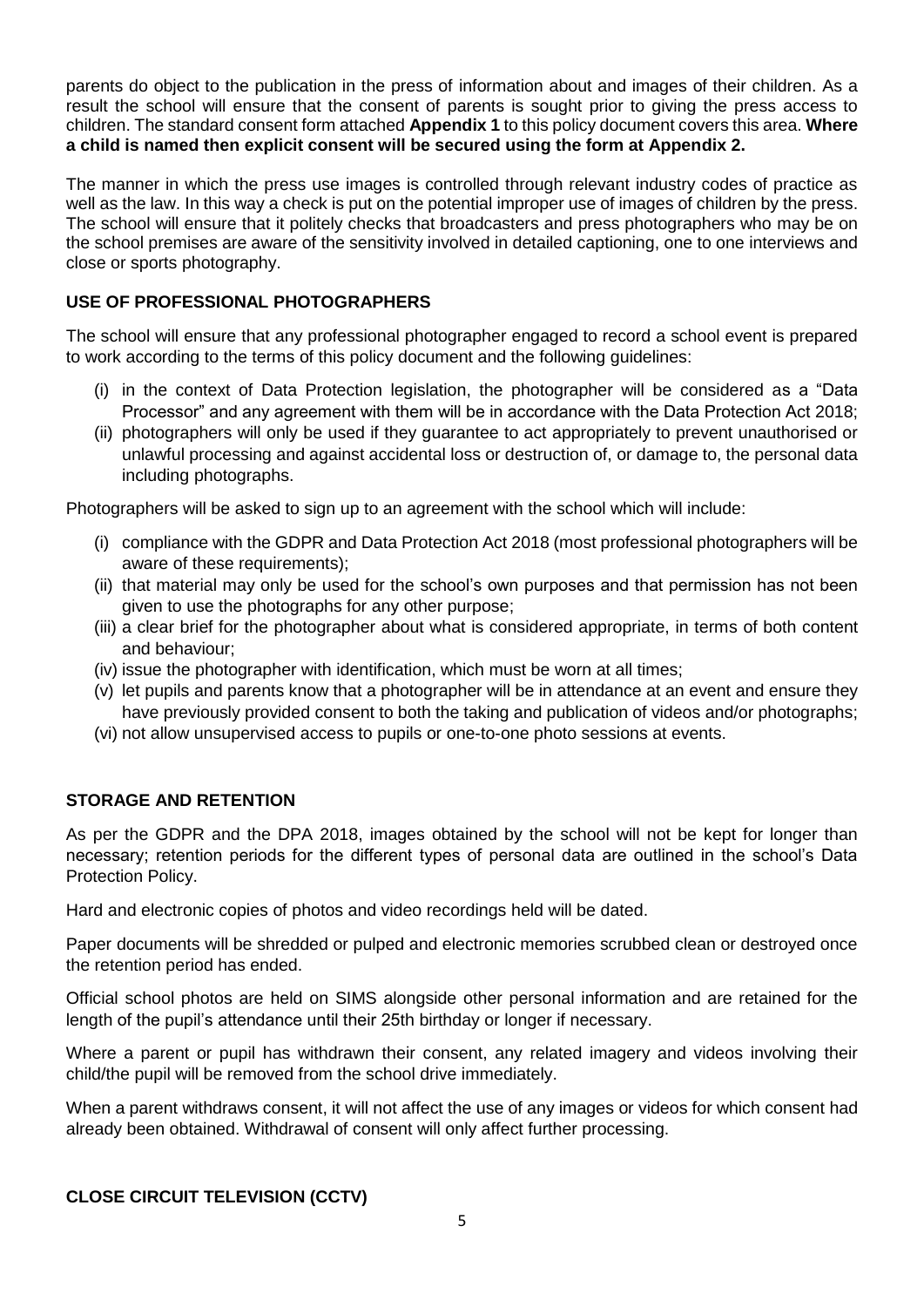CCTV may be used in Trust premises for a variety of uses including:

- (i) as a method of controlling access;
- (ii) an aid to site management in monitoring incorrect parking, manoeuvring vehicles, delivery arrivals etc.;
- (iii) pupil behaviour issues/bullying. As a behavioural tool during breaks and lunch times it can be used to identify hot spots of inappropriate behaviour. It may also be used to monitor within the building, corridors and areas out of sight or not frequently trafficked by staff;
- (iv) to monitor site safety and security;
- (v) as an effective deterrent for crime and as a means of crime reduction and discouraging trespass.

The use of CCTV within Trust will be in accordance guidance issued by the Information Commissioner - CCTV Code of Practice:

<https://ico.org.uk/media/1542/cctv-code-of-practice.pdf>

### **STORAGE AND RETENTION**

The Data Protection Act does not prescribe any specific minimum or maximum retention periods which apply to all CCTV systems or footage. Rather, retention should reflect the organisation's purposes for recording information. The retention period should be informed by the purpose for which the information is collected and how long it is needed to achieve this purpose. It should not be kept for longer than is necessary, and should be the shortest period necessary to serve your own purpose. This should not be determined simply by the storage capacity of a system. The Trust has determined a period of **7 days** to retain the information unless it a longer period is required in the instances for the reporting and detection of crime or an ongoing investigation, for example, related to pupil discipline.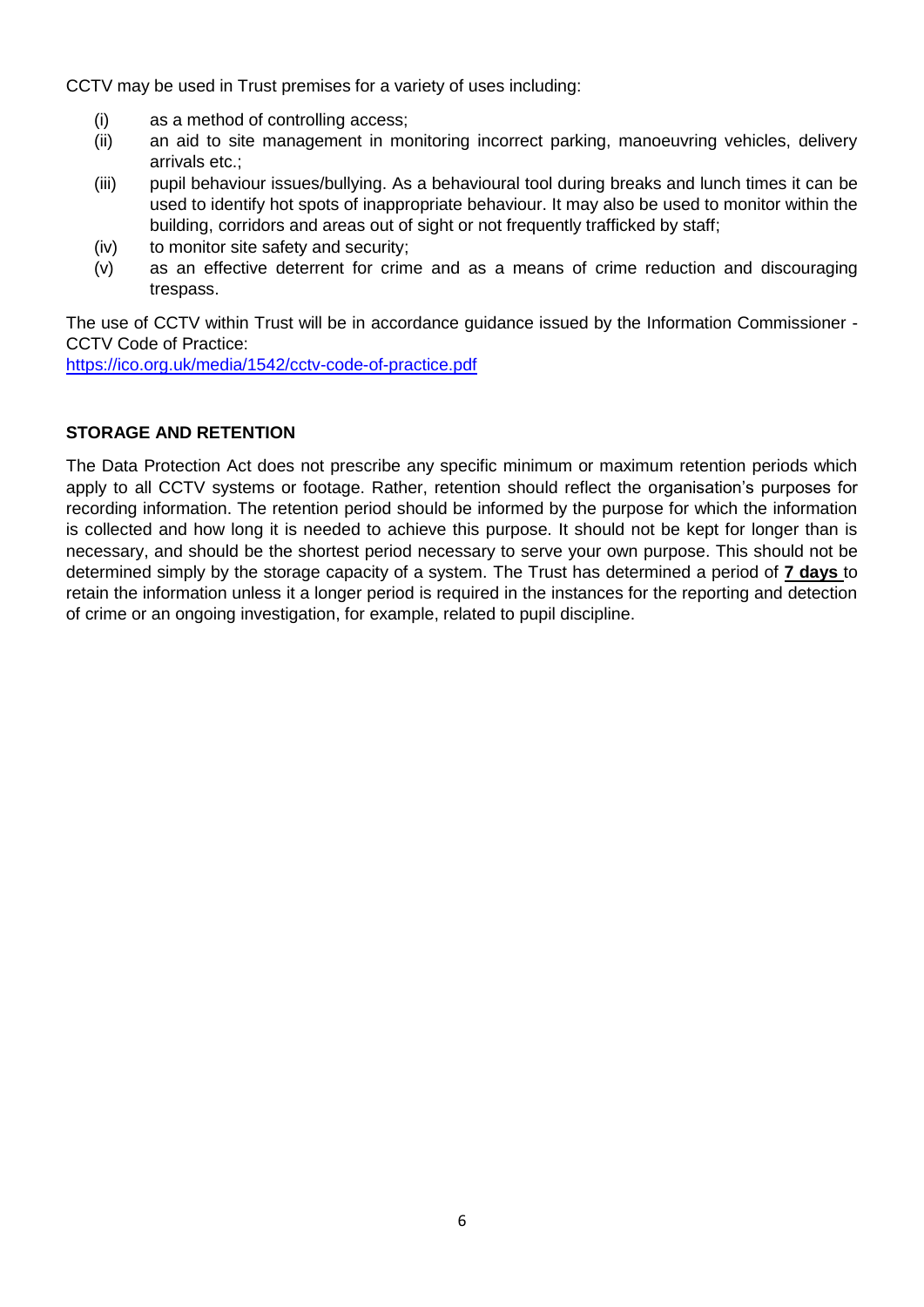# Sacred Heart Catholic Primary School

Dear Parent or Carer,

# **CONSENT FOR PHOTOGRAPHY AND IMAGES OF CHILDREN**

During your child's life at Sacred Heart Catholic Primary School we may wish to take photographs of activities that involve your child. The photographs may be used for displays, publications and on a website or social media by us or organisations to which we are affiliated, for example, the Diocese of Hexham & Newcastle, the Bishop Hogarth Catholic Education Trust or by local newspapers.

Photography or filming will only take place with the permission of the Headteacher and under appropriate supervision. When filming or photography is carried out by the news media, children will only be named if there is a particular reason to do so (e.g. they have won a prize), and home addresses will never be given out. Additional consent may be required for this. Images that might cause embarrassment or distress will not be used nor will images be associated with material on issues that are sensitive.

Before taking any photographs of your child, we need your permission. Please answer the questions overleaf, sign and date the form and return it to *insert name of school.* You can ask to see images of your child held by the establishment. This consent will remain valid for the time that your child attends this school/college.

You may withdraw your consent at any time. If you would like to withdraw your consent please submit your request in writing to the Data Protection Officer at the following address:

Julian Kenshole Bishop Hogarth Catholic Education Trust Carmel College The Headlands **Darlington** DL3 8RW

Email: kensholej@bhcet.org.uk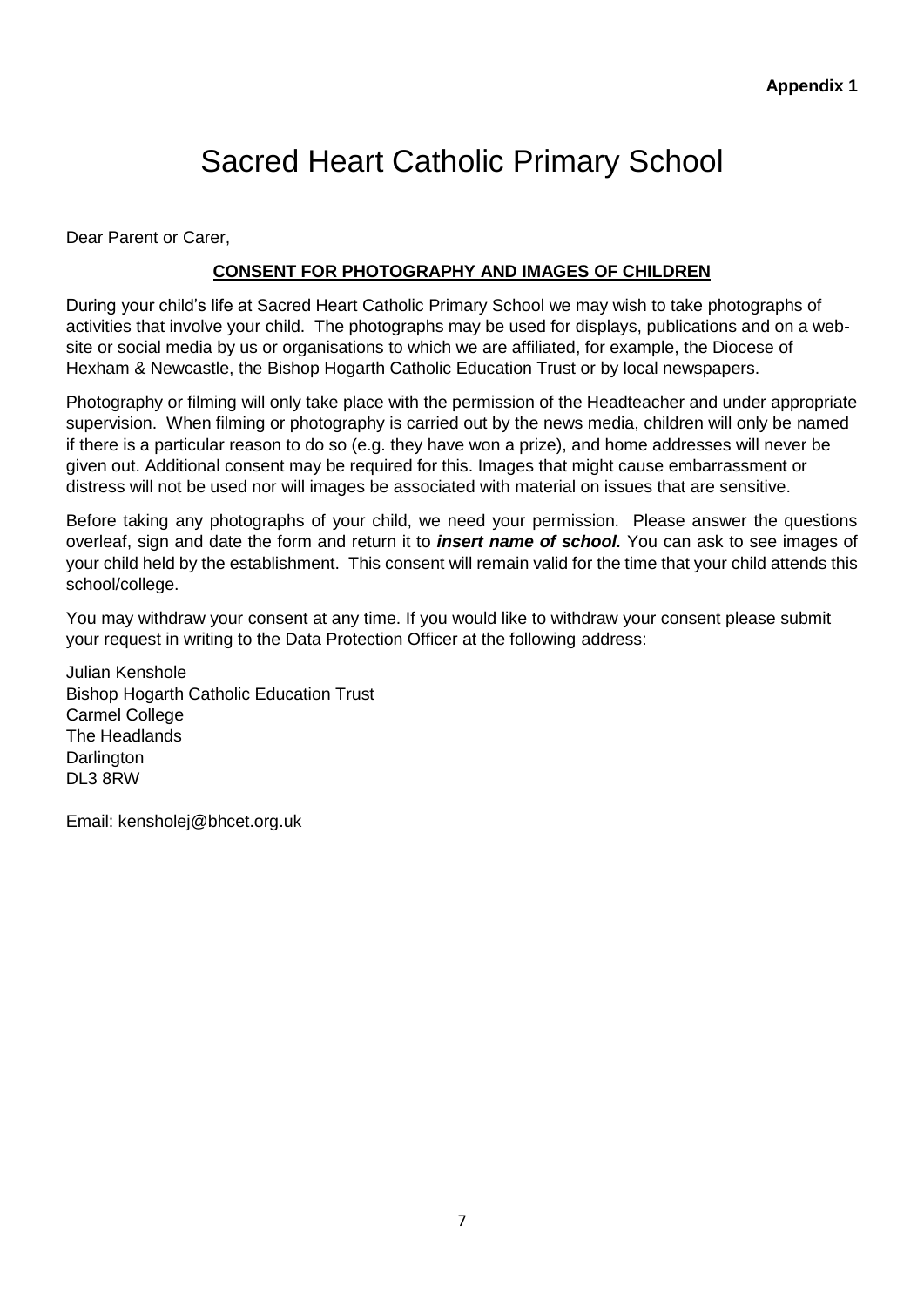## **Generic Consent Form**

| Name of child (Block Capitals):                                                                                                                                                                                                                                                                         |                                                                                                                                                                                                                                                                                                                                                                                                                                                                                                                                                   |
|---------------------------------------------------------------------------------------------------------------------------------------------------------------------------------------------------------------------------------------------------------------------------------------------------------|---------------------------------------------------------------------------------------------------------------------------------------------------------------------------------------------------------------------------------------------------------------------------------------------------------------------------------------------------------------------------------------------------------------------------------------------------------------------------------------------------------------------------------------------------|
| Child's current form and / or year group:                                                                                                                                                                                                                                                               |                                                                                                                                                                                                                                                                                                                                                                                                                                                                                                                                                   |
| Name of person responsible for the child:                                                                                                                                                                                                                                                               |                                                                                                                                                                                                                                                                                                                                                                                                                                                                                                                                                   |
| I understand that:                                                                                                                                                                                                                                                                                      |                                                                                                                                                                                                                                                                                                                                                                                                                                                                                                                                                   |
| performances, sports and prize giving;<br>social media;<br>embarrassing or distressing images will not be used;<br>the images will not be associated with distressing or sensitive issues;<br>we will regularly review and delete unwanted material.<br>company for official school images.<br>Officer. | the local media may take images of activities that show Sacred Heart Catholic Primary<br>School and children in a positive light e.g. pictures of new starters, drama and musical<br>the school and /or photographers acting on behalf of Sacred Heart Catholic Primary<br>School may take images for use in displays, in publications, on a website or for use on<br>the school may share my child's data with a school-appointed external photography<br>I can withdraw my consent at any time and must do so in writing to the Data Protection |
| Having read the above statement, do you<br>give your consent for photographs and other                                                                                                                                                                                                                  | YES, I give my consent for<br>pictures to be taken and used                                                                                                                                                                                                                                                                                                                                                                                                                                                                                       |
| images to be taken and used?<br>(please tick the appropriate box)                                                                                                                                                                                                                                       | NO, I do not give my permission<br>for pictures to be taken and used                                                                                                                                                                                                                                                                                                                                                                                                                                                                              |
| Signature of person responsible for the child<br>(electronic signature where applicable):                                                                                                                                                                                                               |                                                                                                                                                                                                                                                                                                                                                                                                                                                                                                                                                   |
| Relationship to the child:                                                                                                                                                                                                                                                                              |                                                                                                                                                                                                                                                                                                                                                                                                                                                                                                                                                   |
| Date (Date/Month/Year):                                                                                                                                                                                                                                                                                 |                                                                                                                                                                                                                                                                                                                                                                                                                                                                                                                                                   |

NB There may be other circumstances, falling outside the normal day to day activities of the school, in which pictures of children are requested. We recognise that in such circumstances specific consent from parent or guardian will be required before photography or filming of children can be permitted.

If you wish to attend school functions and take photographs of your and other people's children please take appropriate images, be sensitive to other people and try not to interrupt or disrupt concerts, performances and events.

Thank you.

Please return the form to: Sacred Heart Catholic Primary School, Hart Lane, Hartlepool TS26 8NL